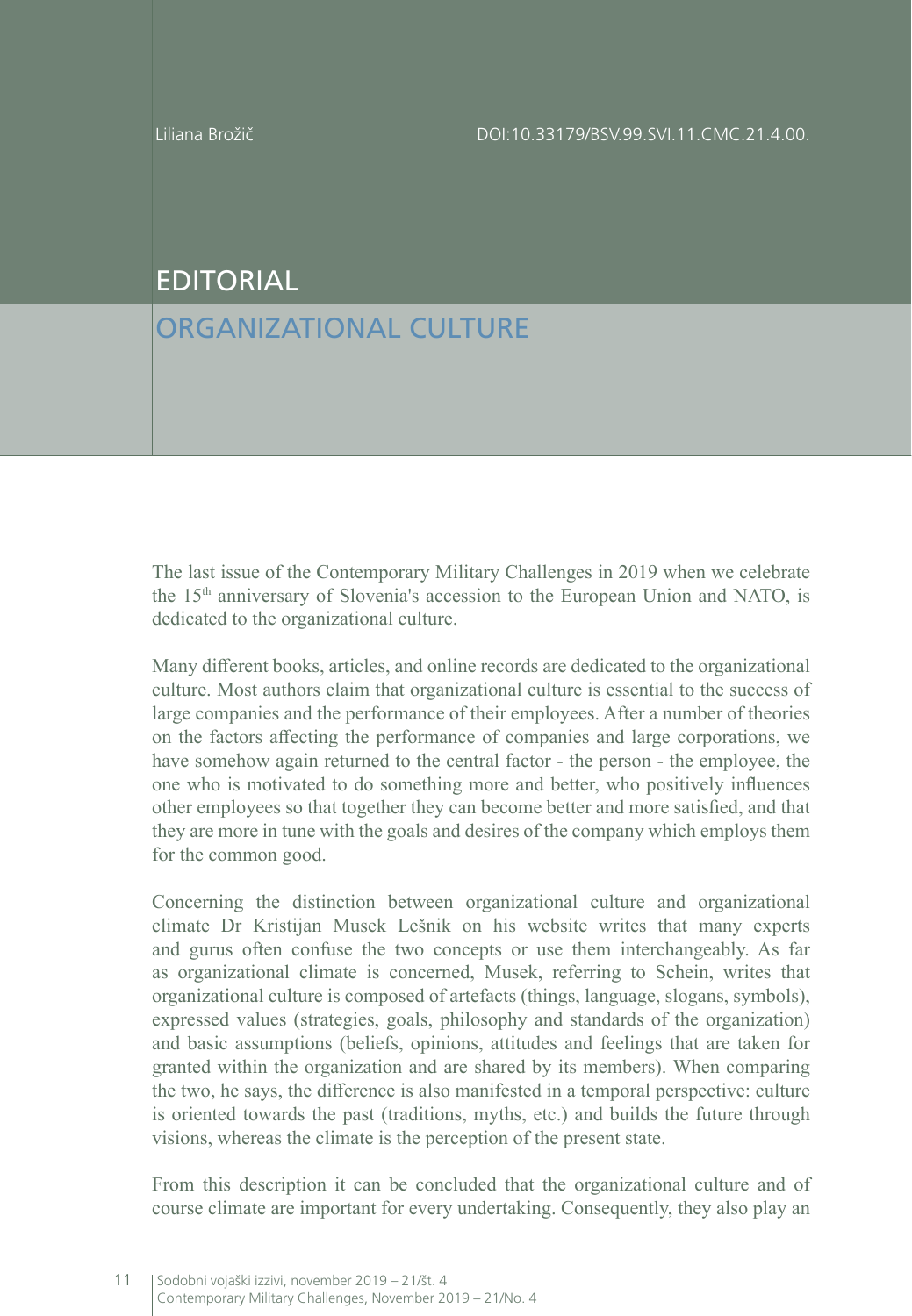important role in the modern armed forces. History is important to the identity of a nation and its military; however, organizational culture as the builder of the future is even more important.

The past decade has been very specific for the Slovenian Armed Forces, as it was entirely marked by the financial crisis which began in 2008. SAF members especially felt it in terms of their salaries, equipment, weapons and reduced numbers of personnel. The SAF was also strongly impacted by the changed security situation in the nearby and broader region, which was predominantly manifested in the form of mass migration in 2015. Since then, it has been identified primarily through the increased number of illegal migrants crossing the Croatian border where Slovenian Armed Forces members take an active part in protecting the Schengen border in collaboration with the police. As it seems, this will continue to be its task in the future as well.

Organizational culture as the builder of the future is the central theme of this thematic issue, in which we focus on the core tasks and mission of the armed forces.

In the beginning, **Maja Garb** introduces us to the traditional military identity, which is, according to her, characterized by the stability of relationships. This is visible primarily in the hierarchical structure, the established discipline, and the subordination of personal identity to the collective one. Her article titled *Who is a proper soldier? Analysis of a modern military identity* addresses the essence of the armed forces and their organizational culture.

**Nataša Troha** and **Nuša Gorenak** conducted a demanding survey research among 7,418 Slovenian secondary-school students. They were interested in whether the military profession is really so unappealing to the young people, if the interests, values and expectations of the young people today are so much different from the military profession, and whether the Slovenian Armed Forces is not competitive enough compared to other organizations. They share their findings with our readers in the article *Job characteristics through the eyes of the young generation: survey research »Youth and their motives for military profession«.*

On the sample of young people aged 18 to 30, **Nina Rosulnik** and **Janja Vuga Beršnak** tried to identify their interests in a career in the Slovenian Armed Forces within the framework of the Defence Studies Research Programme (P5-0206), funded by the Slovenian Research Agency. The results of the survey and the most important findings are detailed in their article *What motivates the young people of the 21st century to join the military.*

**Marjan Horvat** writes about military leadership in his article *Study of the military leadership concept in the Slovenian Armed Forces*. The author's starting point is the definition of leadership, which is in the Military Doctrine defined as »influencing people to achieve the objectives of an organisation«. He believes that based on